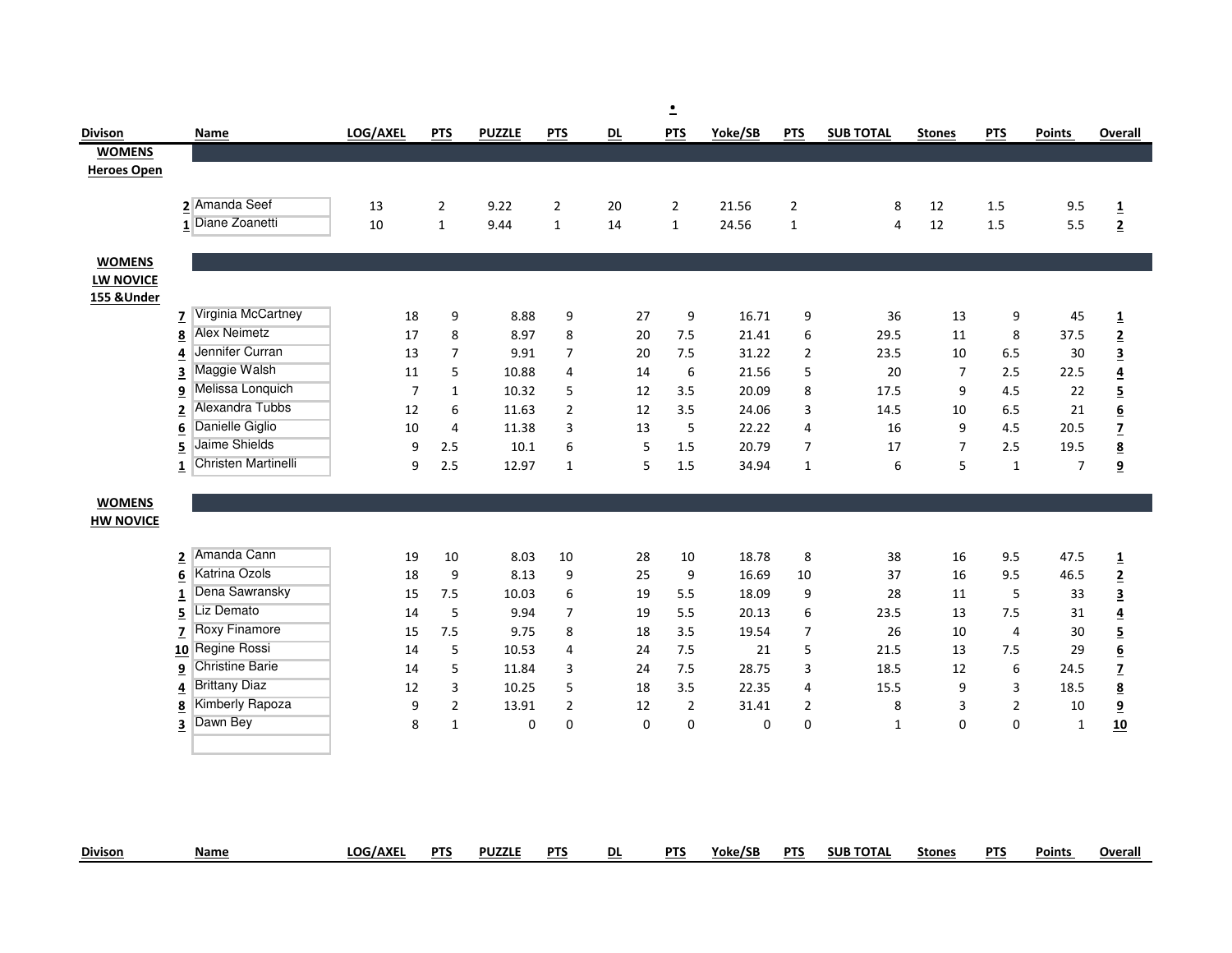## <u>Womens</u><br>Teen

| <b>Divison</b><br><b>Womans</b> | Name                                                     | LOG/AXEL       | <b>PTS</b>              | <b>PUZZLE</b>  | <b>PTS</b>          | DL                   | <b>PTS</b>     | Yoke/SB        | <b>PTS</b>          | <b>SUB TOTAL</b> | <b>Stones</b> | <b>PTS</b>     | <b>Points</b> | Overall                                    |
|---------------------------------|----------------------------------------------------------|----------------|-------------------------|----------------|---------------------|----------------------|----------------|----------------|---------------------|------------------|---------------|----------------|---------------|--------------------------------------------|
|                                 |                                                          |                |                         |                |                     |                      |                |                |                     |                  |               |                |               |                                            |
|                                 |                                                          |                |                         |                |                     |                      |                |                |                     |                  |               |                |               |                                            |
|                                 | Sara Saadeddine<br>6                                     | 8              | 2.5                     | 13.72          | $\mathbf{1}$        | $\mathbf 0$          | 0              | 21.37          | $\overline{2}$      | 5.5              | 4             | 2.5            | 8             | $\overline{\mathbf{5}}$                    |
|                                 | Melanie Urban<br><u>2</u>                                | 8              | 2.5                     | 11.97          | 2                   | $\mathbf 0$          | 0              | 19.97          | 3                   | 7.5              | 4             | 2.5            | 10            | $\overline{5}$                             |
|                                 | 1<br><b>Molly Girt</b><br>4                              | 3              | $\mathbf 1$             | 10.37          | 3                   | 6                    | 4              | 33.44          | $\mathbf 1$         | 9                | 5             | 4              | 13            | $\overline{\mathbf{4}}$                    |
|                                 | 3<br>Hallie Braedenthal                                  | 10             | 4.5                     | 10.07          | 4                   | 10                   | 5              | 19.37          | $\overline{5}$      | 18.5             | 3             | 1              | 19.5          | $\overline{\mathbf{3}}$                    |
|                                 | Mead Jackson<br>5<br>Jamie Wahl                          | 10<br>11       | 4.5<br>$\boldsymbol{6}$ | 10.03<br>9     | 5<br>6              | 12<br>$\overline{4}$ | 6<br>3         | 16.31<br>19.87 | 6<br>4              | 21.5<br>19       | 11<br>9       | 6<br>5         | 27.5<br>24    | $\frac{1}{2}$                              |
| 148                             |                                                          |                |                         |                |                     |                      |                |                |                     |                  |               |                |               |                                            |
| Womens                          |                                                          |                |                         |                |                     |                      |                |                |                     |                  |               |                |               |                                            |
|                                 |                                                          |                |                         |                |                     |                      |                |                |                     |                  |               |                |               |                                            |
|                                 | Martine Acanfora<br>3                                    | $\overline{7}$ | $\overline{2}$          | 13.25          | $\mathbf{1}$        | 20                   | 8              | 22.85          | $\overline{2}$      | 13               | 11            | 2.5            | 15.5          | $\underline{\mathbf{8}}$                   |
|                                 | Jamie McDonald<br>4                                      | 10             | $\overline{7}$          | 11.15          | 4                   | 10                   | $\overline{2}$ | 21.47          | 3                   | 16               | 10            | $\mathbf{1}$   | 17            | $\mathbf{Z}$                               |
|                                 | $\overline{1}$<br>Julie Bidwell<br>$\overline{z}$        | $\overline{7}$ | $\overline{2}$          | 10.65          | 5                   | 8                    | $\mathbf{1}$   | 21.03          | 5                   | 13               | 12            | 5.5            | 18.5          | $\overline{\mathbf{5}}$<br>$\underline{6}$ |
|                                 | 8<br>Dorna Naseri                                        | 10<br>9        | $\overline{7}$<br>5     | 12.69<br>10.41 | $\overline{2}$<br>6 | 13                   | 4              | 20.43<br>21.16 | $\overline{7}$<br>4 | 19               | 12<br>11      | 5.5<br>2.5     | 24.5<br>21.5  | $\overline{4}$                             |
|                                 | 5<br>Marcella Altieri                                    | 8              | 4                       | 11.75          | 3                   | 19<br>13             | 7<br>3         | 20.97          | 6                   | 19               | 12            | 5.5            | 25.5          | 3                                          |
|                                 | 2<br>Kaitlyn Rodriguez                                   | 10             | $\overline{7}$          | 9.44           | 8                   | 14                   | 5              | 24.56          | $\mathbf{1}$        | 21<br>20         | 12            | 5.5            | 26.5          | $\overline{2}$                             |
|                                 | 6<br>Diane Zoanetti                                      | $\overline{7}$ | $\mathbf 2$             | 9.78           | $\boldsymbol{7}$    | 15                   | 6              | 17.1           | 8                   | 23               | 14            | 8              | 31            | $\overline{\mathbf{1}}$                    |
|                                 | 0<br><b>Emily Hutchins</b>                               |                |                         |                |                     |                      |                |                |                     |                  |               |                |               |                                            |
| 132                             |                                                          |                |                         |                |                     |                      |                |                |                     |                  |               |                |               |                                            |
| <b>Womens</b>                   |                                                          |                |                         |                |                     |                      |                |                |                     |                  |               |                |               |                                            |
|                                 |                                                          |                |                         |                |                     |                      |                |                |                     |                  |               |                |               |                                            |
|                                 | Soraya Mioduszewski<br>$\mathbf{1}$                      | 13             | $\mathbf 1$             | 13.15          | $\mathbf{1}$        | 15                   | $\mathbf{1}$   | 16.35          | $\overline{2}$      | 5                | 9             | 1              | 6             |                                            |
|                                 | $\overline{2}$<br>Myrna Velez<br>$\overline{\mathbf{3}}$ | 16             | $\overline{2}$<br>3     | 8.94           | 3<br>$\mathbf{2}$   | 24                   | $\overline{2}$ | 20.97          | 3<br>$\mathbf{1}$   | 8                | 12            | $\overline{2}$ | 10            |                                            |
| <b>Under 165</b>                | Rebecca Liquari                                          | 15             |                         | 7.94           |                     | 29                   | 3              | 16.16          |                     | 11               | 16            | 3              | 14            |                                            |
| <b>LW Master</b>                |                                                          |                |                         |                |                     |                      |                |                |                     |                  |               |                |               |                                            |
| <b>WOMENS</b>                   |                                                          |                |                         |                |                     |                      |                |                |                     |                  |               |                |               |                                            |
|                                 | Emma Shimsky<br>$\overline{\mathbf{2}}$                  | 11             | $\mathbf{1}$            | 13.69          | $\overline{2}$      | 11                   | $\mathbf{1}$   | 27.28          | $\mathbf{1}$        | 5                | 9             | 3              | 8             | $\overline{\mathbf{3}}$                    |
|                                 | <b>Emily Newton</b><br>3                                 | 12             | 2.5                     | 14.43          | $\mathbf{1}$        | 16                   | $\overline{2}$ | 19.25          | $\mathbf 2$         | 7.5              | 5             | 1              | 8.5           | $\overline{\mathbf{2}}$                    |
|                                 | 1 Madison Carpenter                                      | 12             | 2.5                     | 11.56          | 3                   | 23                   | 3              | 17.94          | 3                   | 11.5             | 6             | $\overline{2}$ | 13.5          | $\overline{1}$                             |
|                                 |                                                          |                |                         |                |                     |                      |                |                |                     |                  |               |                |               |                                            |
| I <sub>cell</sub>               |                                                          |                |                         |                |                     |                      |                |                |                     |                  |               |                |               |                                            |

Womens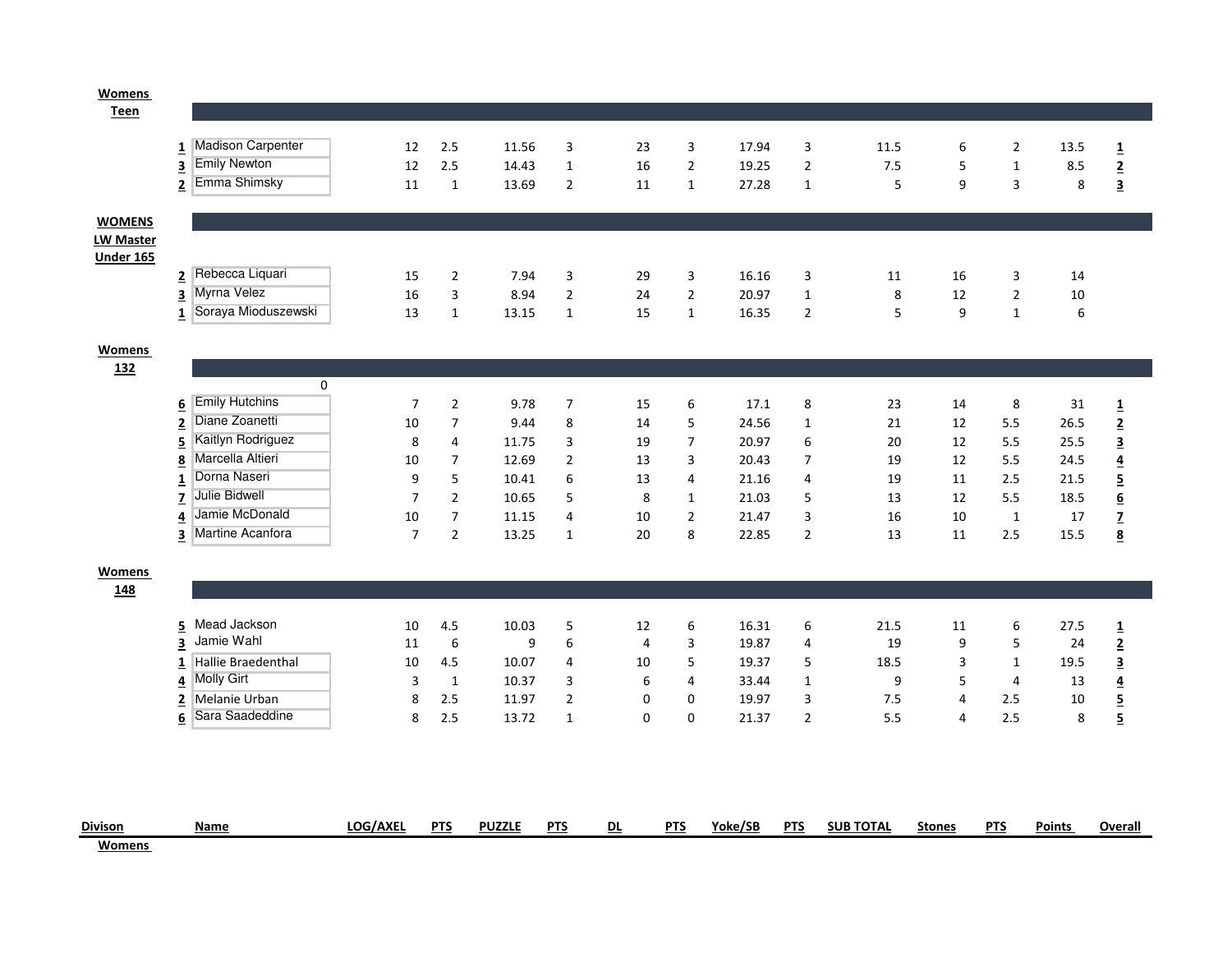165

|                                            | 4 Cynthia Wright<br>Regina Benfante<br>Ŧ.<br>Cassandra Ellison<br>3<br>Miranda Proper<br>2 | 12<br>5<br>9 | 4<br>2<br>3 | 10.56<br>12.32<br>10.5<br>13.63 | 3<br>$\overline{2}$<br>4<br>1 | 14<br>┑<br>0<br>כ | 4<br>3<br>0 | 15.53<br>21.75<br>32.78<br>22.06 | 4<br>3<br>1<br>$\overline{2}$ | 15<br>9<br>8 | 11<br>7<br>4<br>3 | 4<br>3<br>n | 19<br>12<br>9<br>9 | ᆂ<br>$\overline{2}$<br><u>3</u><br>$\overline{4}$ |
|--------------------------------------------|--------------------------------------------------------------------------------------------|--------------|-------------|---------------------------------|-------------------------------|-------------------|-------------|----------------------------------|-------------------------------|--------------|-------------------|-------------|--------------------|---------------------------------------------------|
| <b>WOMENS</b><br>$\underline{\mathsf{HM}}$ |                                                                                            |              |             |                                 |                               |                   |             |                                  |                               |              |                   |             |                    |                                                   |
|                                            |                                                                                            |              |             |                                 |                               |                   |             |                                  |                               |              |                   |             |                    |                                                   |
|                                            | 3 Ryan McCarthy                                                                            | 12           | 4           | 9.72                            | 4                             | 3                 | 3           | 21.06                            | 3                             | 14           | 8                 | 3           | 17                 | <b>J</b>                                          |
|                                            | Julie McNulty<br>4                                                                         | 11           | 3           | 10.94                           | 3                             | 4                 | 4           | 18.57                            | 4                             | 14           |                   | ∍           | 16                 | 2                                                 |
|                                            | Cristi Lawless<br><u>2</u>                                                                 | 10           | 2           | 11.06                           | $\overline{2}$                | h                 | h           | 21.53                            | 2                             | 8            | 9                 | 4           | 12                 | 3                                                 |
|                                            | Samantha Lloyd<br>٠.                                                                       |              |             | 17.79                           | 1                             | 0                 | 0           | 32.35                            | 1                             | 3            | ∽                 |             | 4                  | 4                                                 |

MEN

| <b>Divison</b>    | Name                                            | <b>LOG/AXEL</b> | <b>PTS</b>     | Car DL | <b>PTS</b>     | <u>DL</u> | <b>PTS</b>     | <u>Yoke/SB</u> | <b>PTS</b>     | <b>SUB TOTAL</b> | <b>Stones</b>  | <b>PTS</b> | <b>Points</b> | <b>Overall</b>          |
|-------------------|-------------------------------------------------|-----------------|----------------|--------|----------------|-----------|----------------|----------------|----------------|------------------|----------------|------------|---------------|-------------------------|
| <b>Mens</b>       |                                                 |                 |                |        |                |           |                |                |                |                  |                |            |               |                         |
| <b>Heros Open</b> |                                                 |                 |                |        |                |           |                |                |                |                  |                |            |               |                         |
|                   | <b>Gary Shehkter</b><br>$\overline{\mathbf{8}}$ | 8               | $\overline{7}$ | 10.78  | 6              | 22        | 9              | 14.07          | 9              | 31               | 11             | 8.5        | 39.5          | $\overline{\mathbf{1}}$ |
|                   | Matt LeBlanc<br>4                               | 10              | $\overline{9}$ | 10.72  | 7              | 20        | 8              | 17.1           | 6              | 30               | 9              | 6.5        | 36.5          | $\overline{2}$          |
|                   | Chad Ford<br>5                                  | 8               | $\overline{7}$ | 10.66  | 8              | 18        | 5              | 15             | 8              | 28               | 11             | 8.5        | 36.5          | $\overline{\mathbf{3}}$ |
|                   | William Hegedus                                 | 7               | 4.5            | 11.75  | 3.5            | 14        | 3              | 16.62          |                | 18               | 9              | 6.5        | 24.5          | $\overline{4}$          |
|                   | <b>Curtis Peters</b>                            | 7               | 4.5            | 9.12   | 9              | 12        | 1.5            | 20.78          | 4              | 19               | 7              | 4          | 23            | $\overline{\mathbf{5}}$ |
|                   | <b>Will Tipton</b><br>6                         | 8               | 7              | 11.75  | 3.5            | 19        | 6.5            | 17.31          | 5              | 22               | 5              | 1          | 23            | $\underline{6}$         |
|                   | John Lockwood<br>9                              | 5               | $\overline{2}$ | 10.85  | 5              | 19        | 6.5            | 22.47          | $\overline{2}$ | 15.5             | 6              | 2          | 17.5          | $\overline{z}$          |
|                   | Matt Page                                       | 6               | 3              | 13.44  | 2              | 16        | $\overline{4}$ | 21.53          | 3              | 12               | 7              | 4          | 16            | $\overline{\mathbf{8}}$ |
|                   | Phil Brown<br>7                                 | 0               | 0              | 15.97  | $\mathbf{1}$   | 12        | 1.5            | 23.85          | 1              | 3.5              | $\overline{7}$ | 4          | 7.5           | $\overline{9}$          |
|                   |                                                 |                 |                |        |                |           |                |                |                |                  |                |            |               |                         |
| <b>Teen Mens</b>  |                                                 |                 |                |        |                |           |                |                |                |                  |                |            |               |                         |
|                   |                                                 |                 |                |        |                |           |                |                |                |                  |                |            |               |                         |
|                   | <b>Steve Ramos</b><br>1                         | 8               | $\overline{2}$ | 9.69   | $\overline{2}$ | 19        | 1              | 18.78          | $\overline{2}$ | 7                | 7              | 1.5        | 8.5           | $\overline{\mathbf{1}}$ |
|                   | 2 Jon Poveromo                                  | 7               | $\mathbf{1}$   | 11.7   | 1              | 21        | 2              | 23.22          | 1              | 5                | $\overline{7}$ | 1.5        | 6.5           | $\overline{2}$          |
|                   |                                                 |                 |                |        |                |           |                |                |                |                  |                |            |               |                         |
| <b>NOVICE</b>     |                                                 |                 |                |        |                |           |                |                |                |                  |                |            |               |                         |
| LW <220           |                                                 |                 |                |        |                |           |                |                |                |                  |                |            |               |                         |
|                   | 12 Michael McCartney                            | 10              | 15             | 10.43  | 12             | 24        | 13             | 18.56          | 12             | 52               | 11             | 14.5       | 66.5          | $\overline{1}$          |
|                   | 10 Sean Massimo                                 | 8               | 11             | 9.59   | 15             | 20        | 9              | 15.5           | 13.5           | 48.5             | 11             | 14.5       | 63            | $\overline{2}$          |
|                   | Georgui Smaguin                                 | 9               | 13.5           | 9.84   | 13             | 17        | 7              | 15.5           | 13.5           | 47               | 8              | 11         | 58            | $\overline{\mathbf{3}}$ |
|                   | 14 Domenico DiPaola                             | 9               | 13.5           | 10.88  | 11             | 29        | 15             | 24.56          | 4.5            | 44               | 8              | 11         | 55            | <u>4</u>                |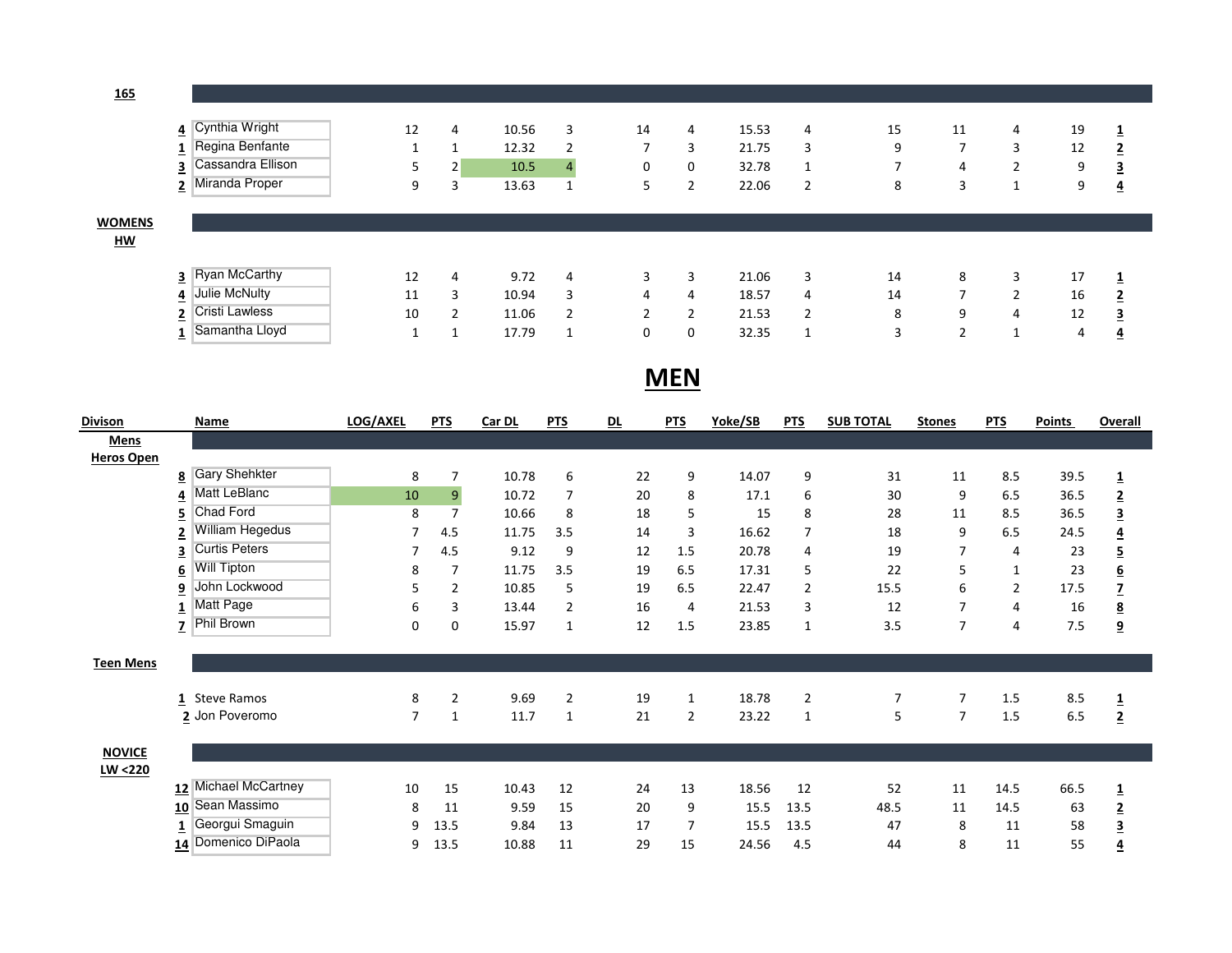|                | 8 Teymoor Tahbaz         | 8 | 11  | 9.81  | 14 | 19 | 8              | 21.25 | 8   | 41   | 9 | 13  | 54   | <u>5</u>        |
|----------------|--------------------------|---|-----|-------|----|----|----------------|-------|-----|------|---|-----|------|-----------------|
|                | 13 James Rooker          | 8 | 11  | 11.84 | 9  | 22 | 12             | 19.97 | 11  | 43   | 8 | 11  | 54   | $6\overline{6}$ |
|                | 11 Nicholas Macano       |   | 4   | 11.44 | 10 | 13 | 4              | 15.25 | 15  | 33   | 6 | 9   | 42   | 7               |
|                | 15 Justin Katz           |   | 9   | 13.38 |    | 25 | 14             | 24.56 | 4.5 | 34.5 | 5 |     | 41.5 | $\overline{8}$  |
|                | <b>9</b> Sergio Sandoval |   | 7.5 | 15.85 | 3  | 14 | 5              | 20.44 | 10  | 25.5 |   |     | 32.5 | <u>9</u>        |
| $\overline{2}$ | Daniel Glatz             |   | 4   | 13.41 | 6  | 21 | 10.5           | 23.19 |     | 27.5 |   | 3   | 30.5 | <u>10</u>       |
|                | 6 Andrew Viera           |   | 7.5 | 14.16 | 4  | 21 | 10.5           | 30.31 | 3   | 25   | 4 | 4.5 | 29.5 | <u>11</u>       |
| $\overline{5}$ | <b>Michael Benfante</b>  |   | 4   | 13.37 | 8  | 15 | 6              | 41.37 | 2   | 20   | 4 | 4.5 | 24.5 | <u>12</u>       |
|                | 4 John Botti             |   | 4   | 14.16 | 5  | 6  | 3              | 20.97 | 9   | 21   | 0 | 0   | 21   | <u>13</u>       |
| 7              | <b>Adam Greiner</b>      |   | 4   | 22.56 |    | 4  | $\overline{2}$ | 24.25 | 6   | 14   |   |     | 21   | <u>14</u>       |
| 3              | Michael Adrian           | 0 | 0   | 0     | 0  | 0  | 0              | 0     | 0   | 0    |   | 0   | 0    | <u>15</u>       |
|                |                          |   |     |       |    |    |                |       |     |      |   |     |      |                 |
|                |                          |   |     |       |    |    |                |       |     |      |   |     |      |                 |
|                |                          |   |     |       |    |    |                |       |     |      |   |     |      |                 |

<u>NOVICE</u>

HW

**Masters** Open

|                   | 7 Bradley Patrie       | 9              | 7.5 | 9.96  | $\overline{7}$ | 20 | 4.5            | 16.4  | 8              | 27   | 8              | 5              | 32   |                         |
|-------------------|------------------------|----------------|-----|-------|----------------|----|----------------|-------|----------------|------|----------------|----------------|------|-------------------------|
|                   | 4 Charlie Barber       | 9              | 7.5 | 12.28 | 4              | 27 | 8              | 20.66 | 2              | 21.5 | 10             | 7.5            | 29   |                         |
| 6                 | David Gummo            | 8              | 4.5 | 10.75 | 5              | 21 | 6.5            | 17.09 | 5              | 21   | 10             | 7.5            | 28.5 |                         |
| 8                 | Jeremy Buda            | 8              | 4.5 | 9.78  | 8              | 20 | 4.5            | 16.69 | $\overline{7}$ | 24   | $\overline{7}$ | 3.5            | 27.5 |                         |
| 3                 | <b>Shane Bower</b>     | 8              | 4.5 | 10.28 | 6              | 16 | $\overline{2}$ | 17.06 | 6              | 18.5 | 6              | $\overline{2}$ | 20.5 |                         |
| 2                 | William Moldovan       | 8              | 4.5 | 12.32 | 3              | 19 | 3              | 18.09 | 3              | 13.5 | 9              | 6              | 19.5 |                         |
|                   | 5 Allen Thompson       | $\overline{2}$ | 1.5 | 12.35 | $\overline{2}$ | 21 | 6.5            | 17.72 | 4              | 14   | $\overline{7}$ | 3.5            | 17.5 |                         |
|                   | 1 Joseph Tropea        | $\overline{2}$ | 1.5 | 0     | $\mathbf 0$    | 0  | 0              | 0     | $\mathbf 0$    | 1.5  | $\mathbf 0$    | 0              | 1.5  |                         |
|                   |                        |                |     |       |                |    |                |       |                |      |                |                |      |                         |
|                   |                        |                |     |       |                |    |                |       |                |      |                |                |      |                         |
|                   |                        |                |     |       |                |    |                |       |                |      |                |                |      |                         |
|                   | 2 Ed Stefany           | 8              | 4   | 12.21 | $\overline{4}$ | 22 | 4              | 19.45 | 3              | 15   | 8              | 4              | 19   | $\mathbf 1$             |
|                   | Jermaine Loughney      | 6              | 3   | 13.5  | 3              | 16 | 3              | 22.41 | $\overline{2}$ | 11   | 4              | 3              | 14   | $\overline{2}$          |
| 3                 | <b>Eric Pantaleone</b> | 1              | 1.5 | 17.88 | 2              | 2  | $\overline{2}$ | 19.22 | 4              | 9.5  | 1              | 2              | 11.5 | $\overline{\mathbf{3}}$ |
| $\overline{4}$    | Joe Farino             | 1              | 1.5 | 30.12 | $\mathbf{1}$   | 1  | 1              | 50.21 | $\mathbf{1}$   | 4.5  | 0              | 0              | 4.5  | $\overline{\mathbf{4}}$ |
|                   |                        |                |     |       |                |    |                |       |                |      |                |                |      |                         |
| $\underline{165}$ |                        |                |     |       |                |    |                |       |                |      |                |                |      |                         |
|                   |                        |                |     |       |                |    |                |       |                |      |                |                |      |                         |
|                   | <b>9</b> Curtis Holmes | 11             | 12  | 10.03 | 10             | 25 | 10             | 14.19 | 12             | 44   | 8              | 10.5           | 54.5 |                         |
|                   | 3 Anthony Eckerson     | 10             | 11  | 9.13  | 12             | 26 | 11             | 14.25 | 11             | 45   | 7              | 9              | 54   |                         |
|                   | 11 James Smith         | 8              | 8.5 | 12.1  | $\overline{7}$ | 30 | 12             | 16.63 | 8              | 35.5 | 10             | 12             | 47.5 |                         |
|                   | 10 Jacob Sachs         | 8              | 8.5 | 12.72 | 4              | 17 | 6              | 15.03 | 10             | 28.5 | 8              | 10.5           | 39   |                         |
|                   | 8 Craig O'Malley       | 7              | 5.5 | 10.13 | 9              | 24 | 9              | 18.81 | 7              | 30.5 | 6              | 6.5            | 37   |                         |
|                   |                        |                |     |       |                |    |                |       |                |      |                |                |      |                         |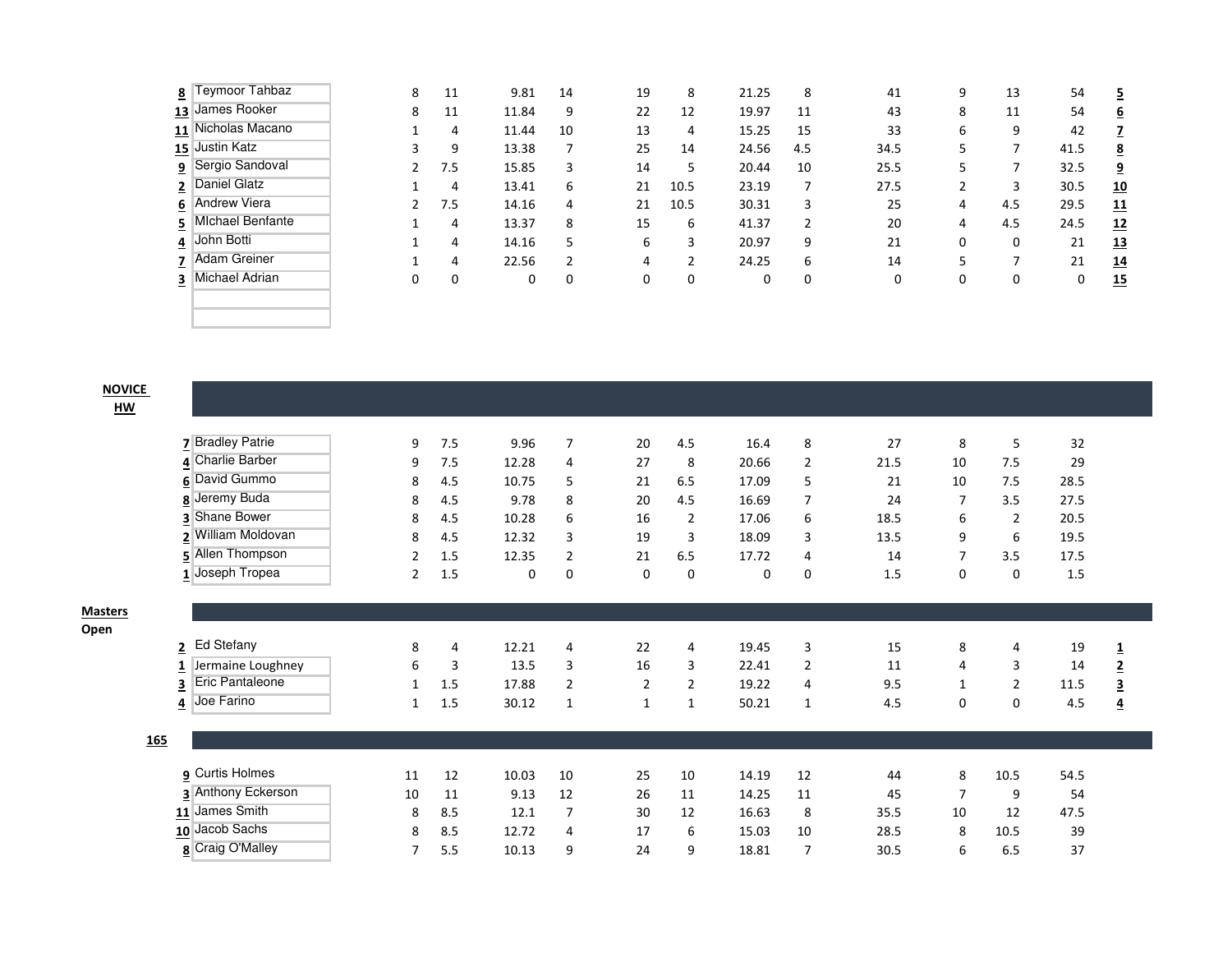| 12 Eric Hassinger      | 8 | 8.5 | 10.57 | 8  | 15 | 4 | 15.94 | 9 | 29.5 | b | 6.5 | 36   |
|------------------------|---|-----|-------|----|----|---|-------|---|------|---|-----|------|
| 2 Mina Ibrahim         |   | 5.5 | 9.79  | 11 | 19 |   | 25.97 |   | 25.5 | b | 6.5 | 32   |
| 6 Steve Guerra         | 8 | 8.5 | 12.47 | 6  | 16 |   | 21.84 |   | 24.5 | b | 6.5 | 31   |
| 1 Ben Kaminsky         |   | 4   | 13.15 |    | 23 | 8 | 19.9  | 6 |      | 4 |     | 24   |
| 5 Saleem Zeideia       | 4 | 2.5 | 12.56 |    | 13 |   | 23.03 | 4 | 13.5 |   |     | 14.5 |
| 4 Michael Hatzakorzian | 4 | 2.5 | 15.81 |    | 14 | 3 | 40.87 |   | 7.5  |   |     | 11.5 |
| 7 Jennifer Orecchio    |   |     | 14.53 |    | 12 |   | 24.81 |   |      |   |     | 9    |

|     | 6 Zach Kellogg         | 10             | 5.5            | 9.34     | 6              | 13       | 5              | 18.56 | 3              | 19.5 | 10             | 6              | 25.5 |                             | 1              |
|-----|------------------------|----------------|----------------|----------|----------------|----------|----------------|-------|----------------|------|----------------|----------------|------|-----------------------------|----------------|
|     | 4 Anthony Shields      | 9              | 4              | 11       | 5              | 16       | 6              | 17.15 | 5              | 20   | $\overline{7}$ | 3.5            | 23.5 |                             | $\overline{2}$ |
|     | 2 Matt LeBlanc         | 10             | 5.5            | 15.81    | $\overline{2}$ | 9        | 3              | 17.1  | 6              | 16.5 | 9              | 5              | 21.5 |                             | 3              |
|     | 5 Hassan Elghawy       | $\overline{7}$ | $\overline{2}$ | 12.56    | 4              | 3        | $\overline{2}$ | 19.31 | $\overline{2}$ | 10   | $\overline{7}$ | 3.5            | 13.5 |                             | 4              |
|     | 3 Justin Gaddor        | $\overline{7}$ | 2              | 13.66    | 3              | 12       | 4              | 28.31 | 1              | 10   | 5              | $\overline{2}$ | 12   |                             | 5              |
|     | 1 Thomas DiGennaro     | 7              | $\overline{2}$ | $\Omega$ | 0              | $\Omega$ | $\mathbf 0$    | 18.13 | 4              | 6    | 4              | $\mathbf{1}$   | 7    |                             | 6              |
| 198 |                        |                |                |          |                |          |                |       |                |      |                |                |      |                             |                |
|     |                        |                |                |          |                |          |                |       |                |      |                |                |      |                             |                |
|     | 5 Jeffrey Kryglik      | 8              | 11.5           | 12.59    | 7.5            | 17       | 12             | 15.53 | 12             | 43   | 9              | 10.5           | 53.5 | $\overline{\mathbf{1}}$     |                |
|     | 11 Trevor Smith        | 5              | 6.5            | 10.37    | 12             | 15       | 10             | 16.12 | 11             | 39.5 | 10             | 12             | 51.5 | $\overline{2}$              |                |
|     | <b>Garrett Hirsch</b>  | 6              | 9              | 10.59    | 10             | 12       | 6.5            | 16.81 | 10             | 35.5 | $\overline{7}$ | 8              | 43.5 | $\overline{\mathbf{3}}$     |                |
|     | <b>Todd Plociniak</b>  | 6              | 9              | 10.47    | 11             | 16       | 11             | 25.5  | 4              | 35   | 7              | 8              | 43   |                             |                |
| 6   | Jonathan Ricardo       | 6              | 9              | 10.62    | 9              | 10       | 3.5            | 18.34 | 8              | 29.5 | 9              | 10.5           | 40   | $\frac{4}{5}$ $\frac{5}{6}$ |                |
|     | 9 Justin Fletcher      | 8              | 11.5           | 21.07    | $\overline{2}$ | 13       | 8.5            | 17.34 | 9              | 31   | 7              | 8              | 39   |                             |                |
| 8   | lan Clayton            | 4              | 5 15'          |          | 1              | 13       | 8.5            | 23.44 | 6              | 20.5 | 5              | 6              | 26.5 | $\overline{z}$              |                |
| 12  | <b>Andrew Sudol</b>    | 0              | $\mathbf 0$    | 12.94    | 6              | 11       | 5              | 18.53 | 7              | 18   | 3              | 4              | 22   | $\overline{\mathbf{8}}$     |                |
| 3   | <b>Ismail Haknasar</b> | $\mathbf 0$    | $\mathbf 0$    | 12.59    | 7.5            | 9        | $\overline{2}$ | 24.09 | 5              | 14.5 | 3              | 4              | 18.5 | $\underline{\mathbf{9}}$    |                |
|     | Sean Silverman         | 5              | 6.5            | 15.62    | 5              | 4        | $\mathbf{1}$   | 30.43 | 3              | 15.5 | 1              | 1.5            | 17   | 10                          |                |
|     | 4 Charles Mikell       | $\overline{2}$ | 4              | 15.66    | 4              | 10       | 3.5            | 34.06 | $\overline{2}$ | 13.5 | 1              | 1.5            | 15   | 11                          |                |
|     | 10 Anthony DiBono      | 0              | $\mathbf 0$    | 18.07    | 3              | 12       | 6.5            | 38.41 | 1              | 10.5 | 3              | 4              | 14.5 | 12                          |                |
|     |                        |                |                |          |                |          |                |       |                |      |                |                |      |                             |                |
|     |                        |                |                |          |                |          |                |       |                |      |                |                |      |                             |                |
| 3   | Larry Perna            | 7              | $\overline{7}$ | 11.97    | 6              | 17       | $\overline{7}$ | 17.19 | 6              | 26   | 4              | 4.5            | 30.5 | $\overline{\mathbf{1}}$     |                |
| 5   | <b>Steven Owens</b>    | 6              | 6              | 11.37    | 7              | 13       | $\overline{2}$ | 17.69 | 5              | 20   | 6              | 6.5            | 26.5 | $\overline{2}$              |                |